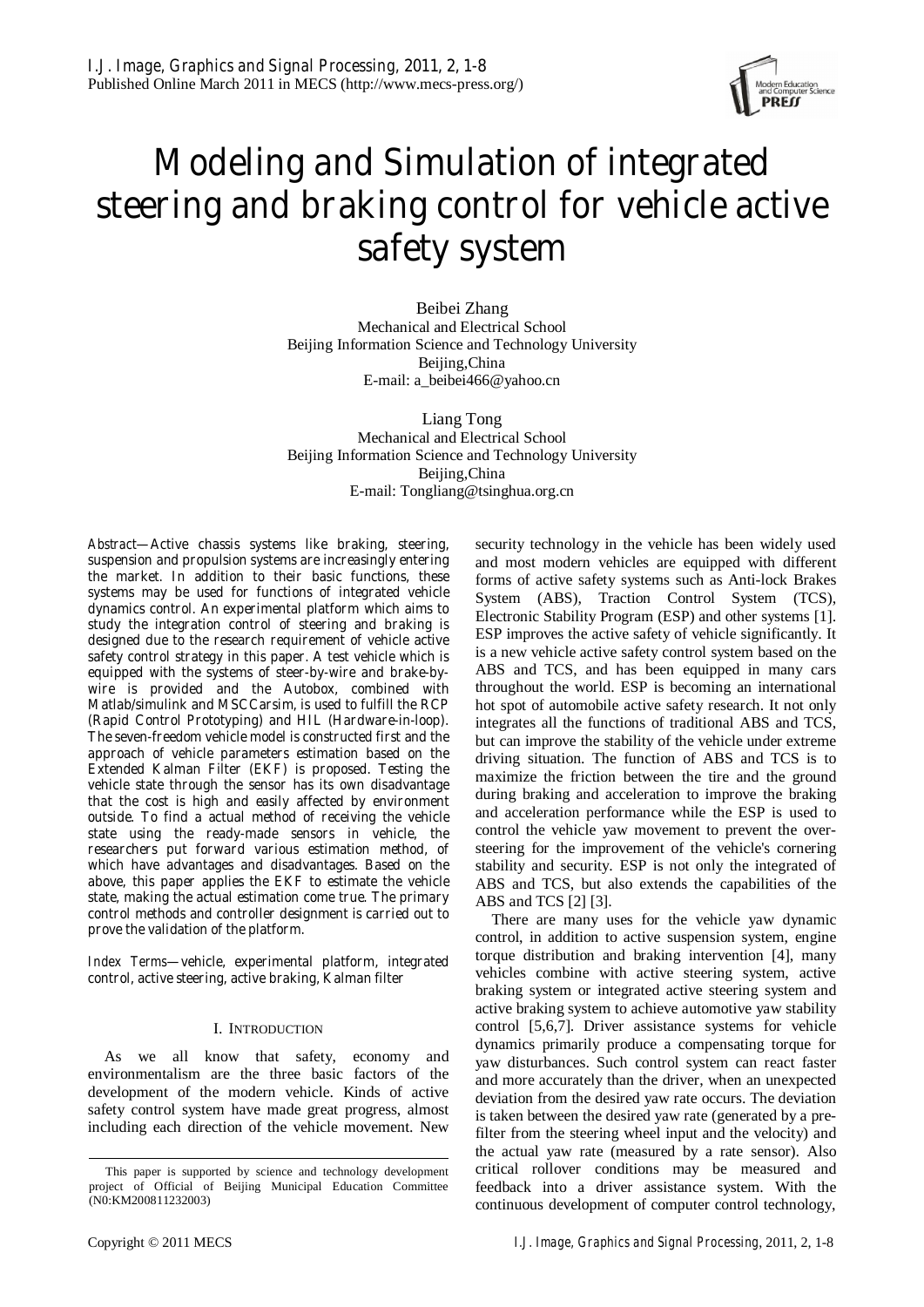the integrated active chassis system becomes the mainstream gradually and also a research focus on the current vehicles stable control.

In this article, a research experiment platform based on the theory of vehicle dynamics, and the nature of the vehicles dynamics integration control combined software and hardware strategy which aims to study the integration of steering and braking control is designed. The integrated active steering and active braking control system is used to fulfill simulation, the Rapid Control Prototyping (RCP) and Hardware-in-loop (HIL) for the research of vehicle active safety control. For the requirement of the system, a seven-freedom vehicle model is constructed first and the approach of vehicle parameters estimation based on the Extended Kalman Filter is proposed. After an intensive study of nonlinear filter, such as Extended Kalman Filter, a 7-DOF vehicle model is built including vehicle dynamics model foundation for the estimation of tire forces. Combining the above 7-DOF model and making full use of the sensors—including sensors of acceleration, steering wheel angle, yaw rate and wheel speed, we can establish a new method to estimate tire force, which is most difficult to be measured directly, and the minimum mean square error estimation of longitudinal and lateral speed, longitude and lateral tire forces can be obtained respectively. The primary control methods and controller designment is carried out to prove the validation of the platform.

## II. THE STRUCTURE AND COMPOSITION

The structure and composition of the experimental platform is shown in Fig. 1.

The platform includes a test vehicle which is equipped with the active systems of steer-by-wire and brake-bywire and the Autobox, combined with the Matlab/simulink and MSCCarsim, is embedded too. CarSim simulates the dynamic behavior of racecars, passenger cars, light trucks, and utility vehicles. CarSim animates simulated tests and outputs over 800 calculated variables to plot and analyze, or export to other software such as the Matlab, Excel, and optimization tools. Use CarSim to design, develop, test and plan vehicle programs. CarSim allows users to make better decisions involving vehicle dynamics in less time. The software can be used to prove initial concepts, select components, and perform advanced analysis of existing vehicles.

The software, which includes tire model, parameter estimation module and the controller part is also provided in the platform.

## *A. Active steer-by-wire*

The steer-by-wire system which is composed of an electronic control module, controller module and steering actuator module is equipped on the test vehicle (Fig. 2).

In steer-by-wire systems no direct transmission of power exists between steering wheel and the controlled tires in normal mode. Intermediate steps to real steer-bywire are active steering systems. There, a conventional servo power steering is assisted by an electric motor to adjust the front wheels steering angle in proportion to the vehicles current speed. This affords a higher comfort in driving. Real steer-by-wire systems consist of several sensors, electro motors and controllers. Sensors, connected with the steering wheel, capture the input of the driver. To have a realistic driving feeling, a hand wheel actuator (HWA) gives the driver a haptic feedback of his input. Because there is no mechanical connection to the steering wheel, new innovative input forms, such as sticks, are possible to implement. A second electro motor, the front axle actuator (FAA), is placed at the steering rod and transforms the input signals in steering movements at the wheels. The operations of the actuators are coordinated by a central electronic control unit (CECU), which is connected by a real-time bus structure to the devices.

The main function of the electronic control module which consists of steering wheel angle poison and torque sensors and road feedback brushless DC (Direct Current) motor is to capture the steering wheel angle signal according to the vehicle drive's intent and generate the appropriate expectations of the road feedback torque. The steering actuator which consists of brushless DC motor, position and speed feedback sensors and deceleration institutions, receives SBW controller output command and steers the front drive wheel through the steering torque motor deceleration. The primary function of the controller module is to accept the driver steering signal which is sent to active safety control system as a decision signal by the CAN bus and accept the final steering



Fig. 1. Construction of the integrated control system. Fig.2. Construction of Steering by Wire

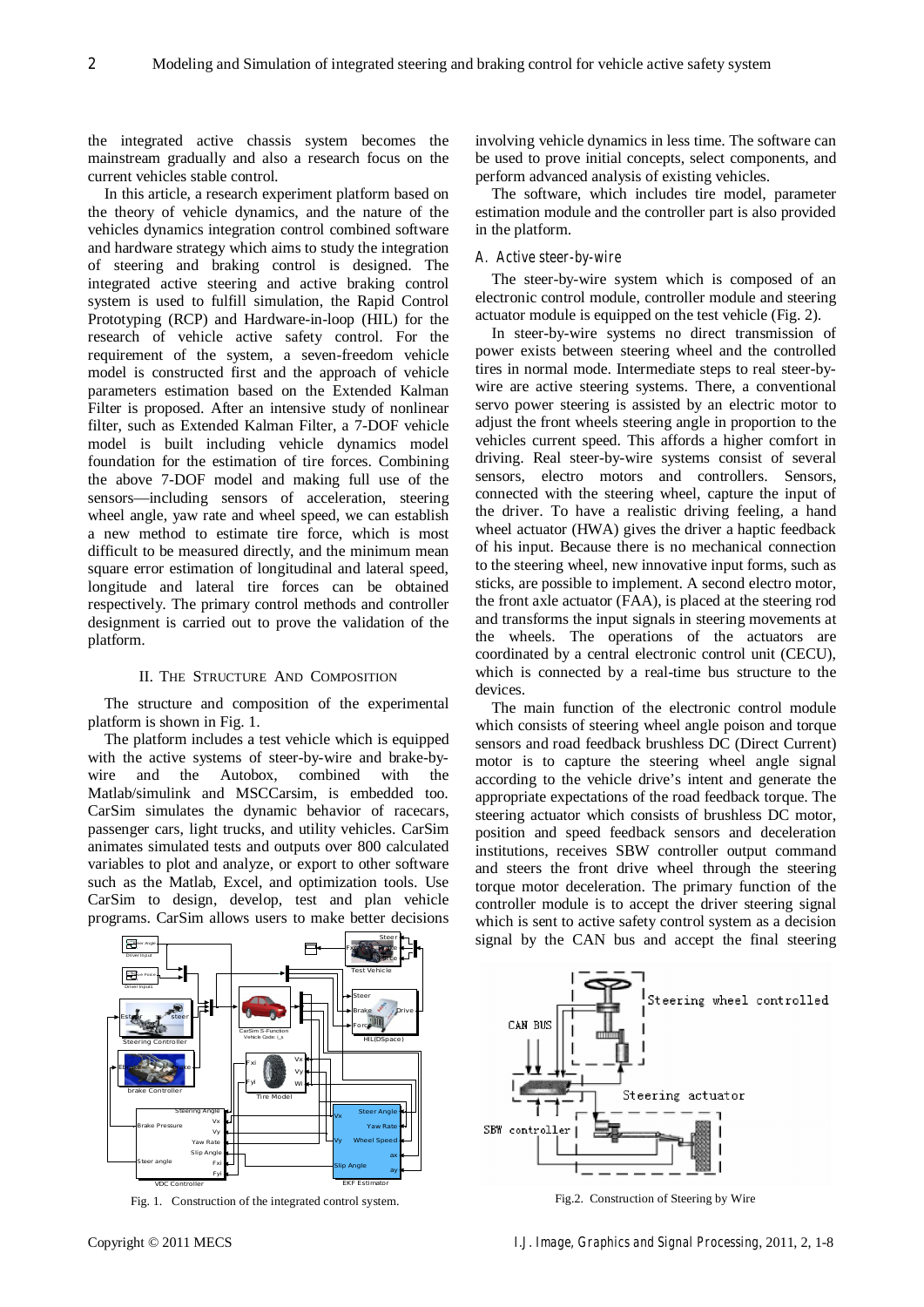command through the CAN bus to achieve the superimposition of the driver steering and the active steering angle. The controller is also responsible for the closed-loop control of torque feedback motor and steering motor to obtain the desired driver road feeling and control the front steering drive wheel accurately. From the structure and operation process of this system, it can be seen that the driver steering angle of steering wheel is only the reference signal of rotation angle and front wheel final steering angle is determined by active safety control system so as to achieve the active steering.

## *B. Active brake-by-wire*

The brake-by-wire system in which the hydraulic power is used to create a more versatile braking system from MICO Incorporated, consists of an electronic pedal, a line drive, an electro-hydraulic modulating valve (EHV), a hydraulic power unit, the electronic control unit (ECU) and disc brakes (Fig. 3). ECU which communicates with the stability control ECU receives control instructions through the CAN bus. The pedal position from driver is only a desired reference signal and the final braking force is generated by the active safety controllers to achieve the active braking.

In evolution of vehicles the braking system is a basic module for driving safety. This system is subjected to a permanent development. Started with mechanic brakes, today hydraulic systems, assisted by inventions such as ABS, are the standard in cars. Nowadays development departments of all manufacturers are working on new brake-by-wire systems. First versions are still included in a lot of modern cars. The idea is that wires replace the hydraulic systems and commands are transmitted electronically through the wire [8, 9]. The built-in devices are electro-hydraulic brakes (EHB), where hydraulic and electronic components have been combined. A future solution will be the electro-mechanical brake (EMB). It totally forswears hydraulic components.

## *C. Configuration and designment of other hardware and software*

AutoBox based on the Matlab/Simulink is the ideal environment for using your Dspace real-time system for in-vehicle control experiments such as ABS or chassis control development. AUTOBOX real-time system which



Fig. 3. Construction of Braking by Wire Hydraulic system Fig. 4. The hardware system of Dspace Autobox

can realize the RCP (Rapid Control Prototyping) and HIL (Hardware-in-loop) has a high-speed computing hardware system, including processors, I / O and etc, and its component is shown in Fig. 4. Also it was easy to realize the code automatically generated/download and testing/debugging. At the same time, the system for the RCP and HIL provides a tool of CDP (Control Development Package) which you can realize the entire process of the system modeling, analysis, off-line simulation, and until the real-time simulation. It is convenient that the developers just concentrate on the control scheme without the need for much time on the trivial chores, which can greatly reduce development cycle [10]. AutoBox is the ideal environment for using your dSPACE real-time system for in-vehicle control experiments such as test drives for the powertrain, ABS or chassis control development. You can install the AutoBox anywhere in a vehicle. AutoBox is a robust solution for mounting the processor and I/O boards in a car, aircraft or train. It provides space for Dspace hardware (up to 6 boards in the AutoBox, up to 13 boards in the Tandem-AutoBox). A Link Board for connection to the host is included.

This platform is used to implement software and hardware development of active safety systems and experimental work by AUTOBOX.

The special vehicle dynamics simulation software named MSCCarsim, which is developed through numerous research experiments and has higher accuracy, is used to overcome the difficulty and costly expense for achievement of the vehicle experiment data. The software combines traditional and modern multi-body vehicle dynamics modeling methods towards characteristic of parametric modeling for vehicle dynamics simulation software, including three-part graphic database of fullvehicle model, the direction and speed control and the external conditions (including the road information , drag, etc.) With CarSim's simple and easy to understand user interface, users can view full-vehicle model, simulation and results, so can use the simulation software quickly and accurately to provide a reference for engineering design.

The experiment and evaluation of the control system can be carried out through MSCCarsim under simulation environment and the needed data and results can be achieved conveniently. The CarSim math models cover the complete vehicle system and its inputs from the driver, ground, and aerodynamics. The models are extensible using built-in VehicleSim commands, Matlab/Simulink from the Mathworks, Labview from National Instruments, and custom programs written in Visual Basic, C language, MATLAB, and other languages. Use these options to add advanced controllers or extend the detail in subsystem or

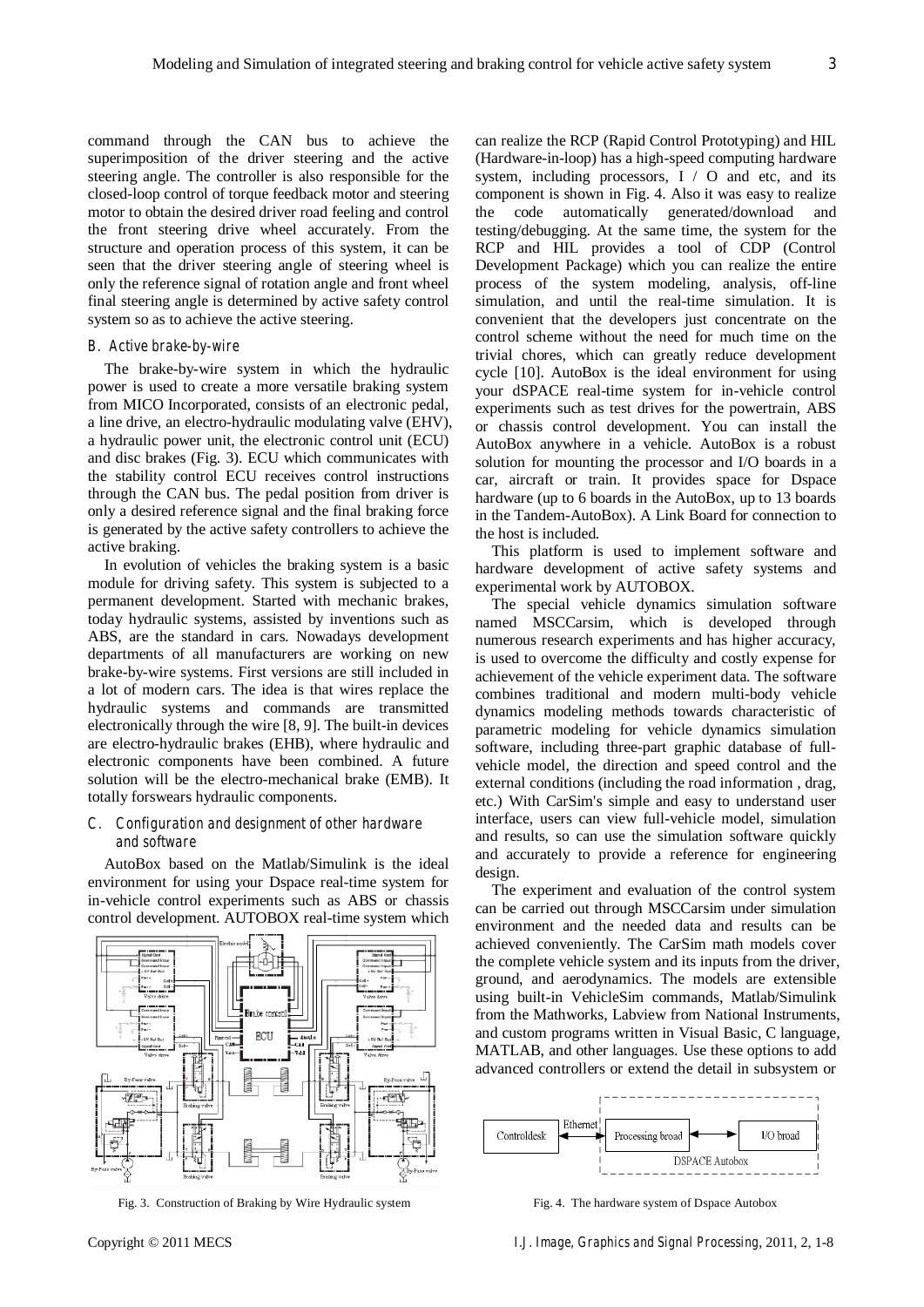component models such as tires, brakes, powertrain, etc. CarSim combines a complete vehicle math model with high computational speed. The software development team at Mechanical Simulation uses the VehicleSim Lisp symbolic multibody program to generate the equations for the vehicle math models. Besides providing correct nonlinear equations for fairly complicated models, the machine-generated equations are highly optimized to provide fast computation.

CarSim models typically run more than ten times faster than real time on a 3 GHz PC, so you always get results quickly. CarSim easily supports real-time (RT) testing with HIL systems using equipment from most RT suppliers. This speed also helps with software that requires many repetitions (optimization, design-ofexperiments, etc.).

For the study of vehicle active safety control, the work of the designment and experiment can be done only after the vehicle model, force model between tire and ground, estimation for unmeasured state parameters have been carried out. The vehicle model used in simulations is briefly described. The fundamental control objectives are then explained for each system. Subsequently, the results of simulations are presented followed by conclusions. The following parts of this paper will focus on these assignments.

#### III. NON-LINEAR SEVEN-FREEDOM VEHICLE MODEL

#### *A. Seven-freedom vehicle model*

The vehicle model used in this study was developed as a tool for testing of active chassis control systems at the development stage, as well as for hardware in the loop simulations. Vehicle dynamic model is the basis for control system design, a vehicle dynamic model with 7 DOF including the longitudinal speed, lateral speed, yaw rate and four wheels motion state is proposed in this paper and the list, pitch as well as vertical suspension dynamics and the roll motion are neglected for simplifying the research. The structure of the vehicle model is shown in Fig. 5.

The state equations of the vehicle are as follows:



Fig. 5. 7-freedom vehicle model

$$
x(t) = f(x(t), u(t), t) + w(t) =
$$
\n
$$
\begin{bmatrix}\n\frac{1}{M}[(F_{sp} + F_{sf}) \cos \delta - (F_{sf} + F_{sp}) \sin \delta] + F_{sd} + F_{sr} + M * Y_{\alpha W^*} V_y] \\
\frac{1}{M}[(F_{sp} + F_{sp}) \sin \delta + (F_{sf} + F_{sp}) \cos \delta) + F_{sd} + F_{sr} - M * Y_{\alpha W^*} V_z] \\
\frac{1}{V_y} \\
\frac{B_1}{2I_z}[(-F_{sd} + F_{sp}) \cos \delta - (-F_{gt} + F_{sp}) \sin \delta] + \frac{B_2}{2I_z}(-F_{sd} + F_{sr}) \\
Y_{\alpha W} \\
\frac{1}{\omega_{\beta}} \\
\frac{1}{\omega_{\beta}} \\
\frac{1}{\omega_{\gamma}}\left[-R_u F_{sf} + K_{sp} \sin \delta + (F_{gt} + F_{sp}) \cos \delta\right] - \frac{b}{I_z}(F_{sd} + F_{sr}) \\
\frac{b}{I_w}\left[-R_u F_{sg} - K_{bg} T_b + T_b\right] \\
\frac{1}{I_w}[-R_u F_{sg} - K_{bg} T_b + T_b] \\
\frac{1}{I_w}[-R_u F_{sg} - K_{bs} T_b] \\
\frac{1}{I_w}[-R_u F_{sr} - K_{bs} T_b]\n\end{bmatrix}
$$
\n(1)

Where  $\lim_{x \to a}$  is the yaw rate (*rad* / *s*),  $V_x$  and  $V_y$  are the longitudinal and lateral velocities respectively ( $m/s$ ),  $\omega_{ij}$ is the wheel angular velocity ( $rad/s$ ),  $F_{ij}$  is longitudinal and lateral tire forces  $(N)$ ,  $R$  is the radius of the wheel  $(m)$ ,  $I_z$  is the moment of inertia of the vehicle about its yaw axis  $({}^{kg *m})$ , *a* is the distance from the center of gravity to the front axle( $^m$ ),  $^b$  is the distance from the center of gravity to the rear axle( $^m$ ),  $^{B_1}$  and  $^{B_2}$  are the front and the rear wheelbase respectively( $^m$ ),  $^{\delta}$  is the front steering angle( $rad$ ),  $T_b$  and  $T_f$  are the applied braking and drive torque respectively( *Nm* ).

The sideslip angles of each wheel are as follows:

$$
\alpha_{f_i} = \delta - \tan^{-1} \left( \frac{V_y + a^* Y \dot{a} w}{V_x \text{ m0.5*} B_i * Y \dot{a} w} \right), (f - f r \text{ m1}; i = left, right) \tag{2}
$$

$$
\alpha_{ri} = \tan^{-1} \left[ \frac{-V_y + b * Y_{\alpha w}}{V_x \text{ m0.5} * B_z * Y_{\alpha w}} \right], (r - rear; i = left, right)
$$
\n(3)

The front and rear wheel center velocities are as follows:

$$
V_{\scriptscriptstyle f} = \sqrt{(V_{\scriptscriptstyle y} + a * Y_{\scriptscriptstyle A} x)^2 + (V_{\scriptscriptstyle x} \, \text{m0.5} * B_{\scriptscriptstyle 1} * Y_{\scriptscriptstyle A} x)^2}, (i = left, right) \tag{4}
$$

$$
V_{ri} = i\sqrt{(V_y - b * Ya w)^2 + (V_x \text{ m0.5} * B_2 * Ya w)^2}, (i = left, right)
$$
 (5)

On the Matlab/Simulink platform, the vehicle model is shown in Fig. 6.

#### *B. Tire Model*

Tire model plays a vital role in controlling a vehicle because the major force and torque to the vehicle is come from the tire, such as longitudinal braking force and driving force, side force and cornering force, aligning torque and invert torque, etc. Tire model is used to describe the function among these forces, torque, slip rate, slip angle, roll angle, vertical load, and road friction coefficient and vehicle speed. Tire lateral force is modeled as a function of vertical load, slip angle and camber for a given surface and operating at nominal temperature. Different tire brands and models have different lateral force capabilities but are still a function<br>of vertical load, slip angle and of vertical load, slip angle and

Copyright © 2011 MECS *I.J. Image, Graphics and Signal Processing*, 2011, 2, 1-8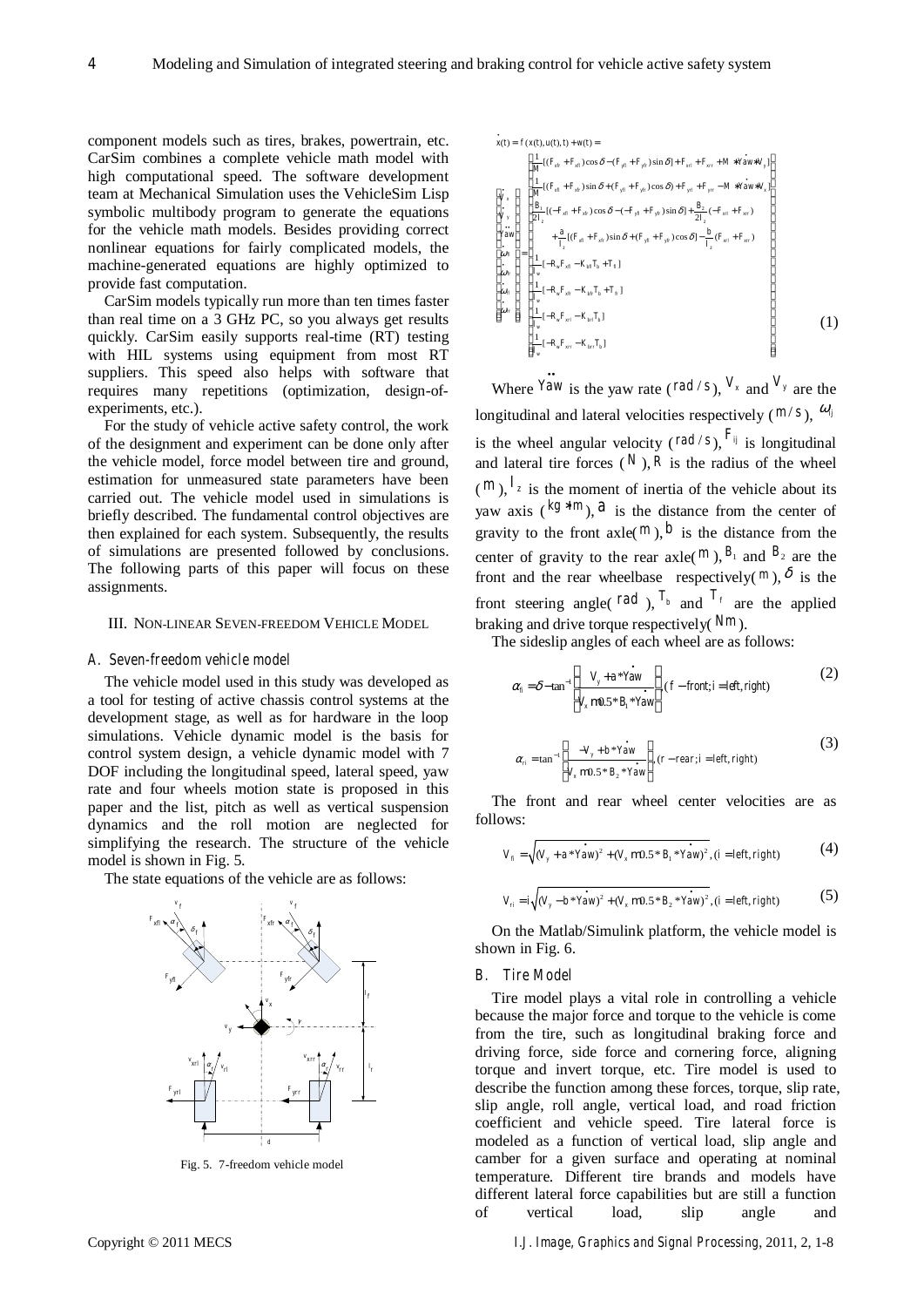

Fig. 6. simulink the vehicle model

camber. Due to the fact that tires behave like nonlinear softening springs, transferring vertical load from one tire to another results in a net loss of lateral force. When a rolling tire is influenced with lateral force an apparent path is made with an angle relative to the wheel plane. This angle is referred to as the slip angle. Conversely, the slip angle can be used to determine the lateral force in conjunction with the aforementioned camber angle and the vertical load. The slip angle can be measured by specific sensors or back-calculated from a data acquisition system which measures vehicle lateral, longitudinal and vertical accelerations as well as vehicle yaw and pitch.

Pacejka Magic Formula model and the Dugoff tire model are two kinds of versatile algorithm which are used to model tire forces. Dugoff's tire model (Dugoff, et. al., 1969) is an alternative to the elastic foundation analytical tire model developde by Fiala (1954) for lateral force generation and by Pacejka and Sharp (1991) for combined lateral-longitudinal force generation.

Dugoff's model provides for calculation of forces under combined lateral and longitudinal tire force generation. It assumes a uniform vertical pressure distribution on the tire contact patch. This is a simplification compared to the more realistic parabolic pressure distribution assumed in Pacejka and Sharp (1991). However, the model offers one significant advantage-it allows for independents values of tire stiffness in the lateral and longitudinal directions. This is a major advantage, since the longitudinal stiffness in a tire could be quite different from the lateral stiffness.

Compared to the Magic Formula Tire Model (Pacejka and Bakker, 1993), Dugoff's model has the advantage of being an analytically derived model developed from force balance calculation. Further, the lateral and longitudinal forces are directly related to the tire road friction coefficient in more transparent equations.

For Dugoff tire model of a single wheel [11], it is essential to know the friction coefficient to have a tire model. Therefore, the resultant front and rear friction coefficients are as follows:

$$
\mu_{resi} = [C_1(1 - e^{-C_2 S_{resi}}) - C_3 S_{resi}] \lambda, (i = 1, 2, 3, 4)
$$
(6)

Where  $C_1$ ,  $C_2$  and  $C_3$  are the Burckhardt coefficients. In the case of the known characteristics of the road, road friction coefficient is only dependent on the lateral and vertical slip rate dependent. The influence of applying a small slip ratio  $\lambda$  is obvious: it induces the rotation of the resultant force on the tire, thus changing the yaw moment on the car. The controller needs to resolve by what amount the slip at each tire needs to be changed by to generate the required change in the yaw moment, and to mitigate the effects of this change on the longitudinal and lateral motions. Thus, a more straight forward relation between the tire forces and the slip ratio would benefit the control design.

For the system studied in this paper, tire longitudinal force and lateral force are decided by the following equations:

(1)The front and rear longitudinal and lateral wheel slips are as follows:

$$
\begin{bmatrix} S_{xij} \\ S_{yij} \end{bmatrix} = \frac{1}{V_{\scriptscriptstyle H}} \begin{bmatrix} \omega_{ij} * R_w * \cos \alpha_{ij} - V_{ij} \\ \omega_{ij} * R_w * \sin \alpha_{ij} \end{bmatrix}, (i = front, rear; j = left, right)
$$
 (7)

(2) The resultant front and rear wheel slips are as follows:

$$
S_{resi} = \sqrt{S_{xi}^2 + S_{yi}^2}, (i = 1, 2, 3, 4)
$$
 (8)

(3) Now, the front and rear longitudinal and lateral tire forces can be known accurately. The tire-force equations are as follows:

$$
\begin{bmatrix} F_{xi} \\ F_{yi} \end{bmatrix} = \frac{\mu_{res}}{S_{res}} F_{zi} \begin{bmatrix} S_{xi} \\ S_{yi} \end{bmatrix}, (i = 1, 2, 3, 4)
$$
 (9)

On the Matlab/Simulink platform, the tire model is shown in Fig. 7.

## *C. Parameter estimation*

Vehicle stability control is mainly based on the various parameters (e.g. lateral acceleration, yaw rate, etc.) of the motion that determine the appropriate control strategy and achieves the safe vehicle driving by the active control.

In general, most of the vehicle motion can be measured through a variety of vehicle sensors. Due to constrained by the current technical level, some important variables



Fig. 7. simulink the tire model

Copyright © 2011 MECS *I.J. Image, Graphics and Signal Processing*, 2011, 2, 1-8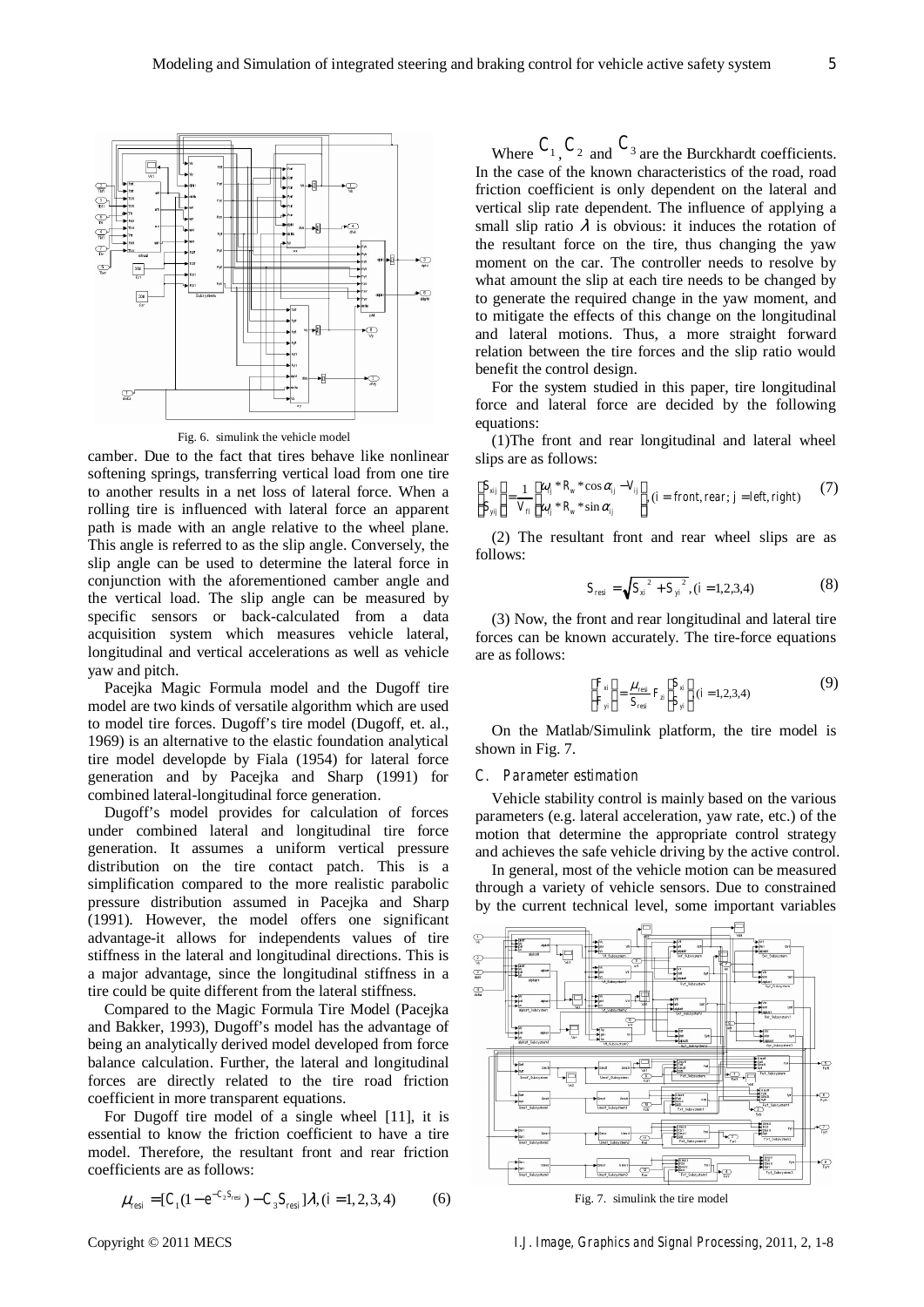need to use more expensive equipment to measure (such as speed, yaw rate), or even could not take direct measurements (such as the side slip angle), parameter estimation becomes a problem which must be solved on a vehicle stability control system designment. The most commonly used type of state estimator is nonlinear state estimation and Kalman filter.

 The Kalman filter is a set of mathematical equations that provides an efficient recursive means to estimate the state of a process, in a way that minimizes the mean of the squared error. The filter is very powerful in several aspects: it supports estimations of past, present, and even future states, and it can do so even when the precise nature of the modeled system is unknown. The Kalman filter addresses the general problem of trying to estimate the state of a discrete-time controlled process that is governed by a linear stochastic difference equation. But what happens if the process to be estimated and (or) the measurement relationship to the process is non-linear? Some of the most interesting and successful applications of Kalman filtering have been such situations. A Kalman filter that linearizes about the current mean and covariance is referred to as an extended Kalman filter (EKF) [12, 13]. In something akin to a Taylor series, we can linearize the estimation around the current estimate using the partial derivatives of the process and measurement functions to compute estimates even in the face of non-linear relationships.

In the actual implementation of the filter, the measurement noise covariance  $R$  is usually measured prior to operation of the filter. Measuring the measurement error covariance  $R$  is generally practical because we need to be able to measure the process anyway (while operating the filter) so we should generally be able to take some off-line sample measurements in order to determine the variance of the measurement noise.

The determination of the process noise covariance *Q* is generally more difficult as we typically do not have the ability to directly observe the process we are estimating. Sometimes a relatively simple process model can produce acceptable results if one "injects" enough uncertainty into the process via the selection of  $\mathcal{Q}$ . Certainly in this case one would hope that the process measurements are reliable.

In this paper, the extended Kalman filtering Filter (EKF) is used as the basic observer design tools [14, 15] for vehicle identification and state estimation because of its applicability, accuracy and simplicity. The identification and state estimation process of EKF is shown in fig. 8.



Fig. 8. Working process of EKF

For the system model, EKF process is carried out as following steps.

*Step 1:* The state equation and measurement equation of the vehicle

$$
\mathbf{R}(t) = f(x(t), u(t), t) + w(t)
$$
  
\n
$$
y(t) = h(x(t), t) + v(t)
$$
\n(10)

Where  $x(t)$  is the state variable,  $u(t)$  is the control variable,  $y(t)$  is the measurement output,  $w(t)$  is a white Gaussian noise and its variance is  $Q$ ,  $v(t)$  is the measurement noise and its covariance is  $R$ .  $w(t)$  and  $v(t)$  are independent zero mean, Gaussian white noise which the probability distribution are as follows:

$$
p(w) \sim N(0, Q) \tag{11}
$$

$$
p(v) \sim N(0, R) \tag{12}
$$

$$
Q(t) = \text{cov}\big[ w(t), w(\tau) \big] \tag{13}
$$

$$
R(t) = \text{cov}\big[\nu(t), \nu(\tau)\big] \tag{14}
$$

According to seven degrees of freedom nonlinear vehicle model, we can get some variable as follows:

The state vector:

$$
x(t) = [V_x \, V_y \, Y \& w \, w_{\beta} \, w_{\beta} \, w_{n}]^T \, (15)
$$

The measurement vector:

$$
y(t) = \begin{bmatrix} a_x a_y Y \& w_y w_{f'} w_{r'} w_{r'} \end{bmatrix}^T
$$
 (16)

The control input:

$$
u(t) = \left[\delta \, K_{\text{bfl}} T_{\text{b}} \, K_{\text{brl}} T_{\text{b}} \, K_{\text{brl}} T_{\text{b}} \, K_{\text{brr}} T_{\text{b}} \, T_{\text{f}} \, T_{\text{f}} \right]^T \qquad (17)
$$

Where  $a_x$  and  $a_y$  are the vertical acceleration and lateral acceleration for the vehicle.

$$
a_x = \mathbf{R}_x - Y \mathbf{A} w * v_y \tag{18}
$$

$$
a_y = \mathbf{R}_y + Y \mathbf{A} w * v_x \tag{19}
$$

With the seven degrees of freedom vehicle model, the state equation is (1) and the observation equation is as follows: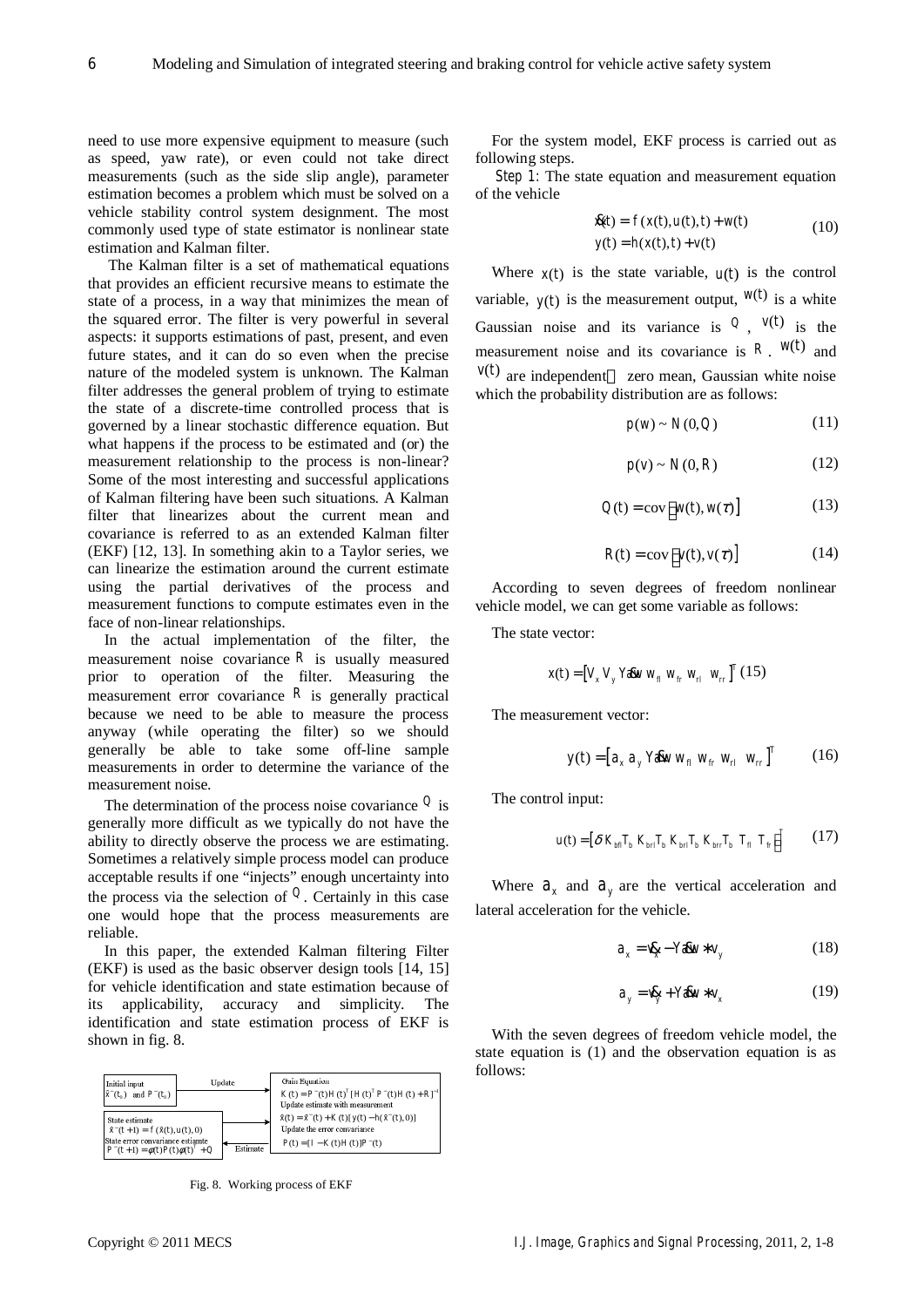$$
y(t) = h(x(t), t) + v(t) =
$$
\n
$$
\begin{bmatrix}\na_x \\
a_y \\
a_y \\
\frac{1}{M}[(F_{xft} + F_{xft})\cos\delta - (F_{yft} + F_{yft})\sin\delta] + F_{xrt} + F_{xrt}\n\end{bmatrix}
$$
\n(20)\n
$$
x_{\text{av}} = \begin{bmatrix}\na_x \\
\frac{1}{M}[(F_{xft} + F_{xft})\sin\delta + (F_{yft} + F_{yft})\cos\delta) + F_{yrt} + F_{yrt}\n\end{bmatrix}
$$
\n
$$
u_{\text{av}} = \begin{bmatrix}\na_y \\
\frac{\partial \phi}{\partial t} \\
\frac{\partial \phi}{\partial t} \\
\frac{\partial \phi}{\partial t} \\
\frac{\partial \phi}{\partial t} \\
\frac{\partial \phi}{\partial t} \\
\frac{\partial \phi}{\partial t} \\
\frac{\partial \phi}{\partial t}\n\end{bmatrix}
$$

*Step 2:* The linearization of the model

 $F(t)$  and  $H(t)$  are the Jacobian matrix which are derivative of nonlinear function  $f(x(t), u(t), w(t))$  and  $h(x(t), y(t))$ ,  $V_t$  is the sampling time.

$$
F(t) = \begin{bmatrix} \frac{\partial f_1}{\partial x_1} \cdots \frac{\partial f_1}{\partial x_m} \\ \vdots \\ \frac{\partial f_m}{\partial x_1} \cdots \frac{\partial f_m}{\partial x_m} \end{bmatrix} \quad H(t) = \begin{bmatrix} \frac{\partial h_1}{\partial x_1} \cdots \frac{\partial h_1}{\partial x_m} \\ \vdots \\ \frac{\partial h_m}{\partial x_1} \cdots \frac{\partial h_m}{\partial x_m} \end{bmatrix} \quad (21)
$$

$$
\Phi(t) = e^{F(t)*Vt} \approx I + F(t)*\Delta t \tag{22}
$$

The state equation of the vehicle substitutes into the (21), and you can get the state matrix and the measurement matrix as follows:

$$
F(t) = \begin{bmatrix} 0 & Y \& v & V_y & 0 & 0 & 0 & 0 \\ -Y \& v & 0 & -V_x & 0 & 0 & 0 & 0 \\ 0 & 0 & 0 & 0 & 0 & 0 & 0 & 0 \\ 0 & 0 & 0 & 0 & 0 & 0 & 0 & 0 \\ 0 & 0 & 0 & 0 & 0 & 0 & 0 & 0 \\ 0 & 0 & 0 & 0 & 0 & 0 & 0 & 0 \\ 0 & 0 & 0 & 0 & 0 & 0 & 0 & 0 \end{bmatrix} \tag{23}
$$
\n
$$
H(t) = \begin{bmatrix} \frac{\mathbf{R}}{\mathbf{R}} & -Y \& v & v & 0 & 0 & 0 \\ Y \& v & \frac{\mathbf{R}}{\mathbf{R}} & v_x & 0 & 0 & 0 \\ 0 & 0 & 1 & 0 & 0 & 0 \\ 0 & 0 & 0 & 1 & 0 & 0 & 0 \\ 0 & 0 & 0 & 0 & 0 & 0 & 1 \\ 0 & 0 & 0 & 0 & 0 & 0 & 1 \end{bmatrix} \tag{24}
$$

*Step 3:* Choose an initial value for  $\hat{x}^-(t_0)$  and  $P^-(t_0)$  and take the process shown as Fig.8 to achieve EKF filter recursive algorithm.

## IV. PRIMARY EXPERIMENT RESULTS

Parameter estimation by EKF, active steering control and active braking control are carried out in order to verify the feasibility of the system and model.

Parameter estimation input model for EKF is the (1) for first-order Taylor linearization by (21), and the observation equation by

 $h(x(t),t) = [a_x, a_y, r, \omega_{\beta}, \omega_{\beta}, \omega_{\alpha}, \omega_{\alpha}]^T + w(t)$ <br>is obtained the equation (11) through first-order Taylor linear equation. In this paper, the initial speed is 95Km/s, road friction coefficient is 0.3. Actual vehicle parameters are obtained by MSCCarsim software and the estimated results of the speed and yaw rate compared with the actual values are shown in Fig. 9. It can be seen from the results that the estimated speed has a good match with the speed, but the estimates of the yaw rate has a certain degree of deviation with the real one. The reason may be the inappropriate selection for the value of  $\mathcal{Q}$  and  $\mathcal{R}$ .

The active steering and active brake control which use sliding mode control [16] and optimal control respectively [17] for handling stability is carried out through the two-lane change movement of 120Km/h on a low friction road with the coefficient of 0.4. The control process is fulfilled based on (1) and MSCCarsim dynamics simulation system and the reference yaw rate is created by the linear two-freedom vehicle model. Comparisons of the active braking and active steering control results are shown in Fig. 10 and Fig. 11.

The comparison of the yaw rate between active braking control system and non-active braking system respectively is shown in Fig. 10 (a) and Fig. 10 (b) is the distribution of the braking force for a four-wheel active braking vehicle system. It can be seen from the figure that the vehicle using active braking can track the expected reference value better while the one without the active brake control systems falls off the expected vehicle trajectory after 2.5s and the vehicle is out of control.

The comparison of the steering angle with active steering control system and tradition steering system is shown in Fig. 11 (a) respectively. Fig. 11 (b) shows the



 (a) Comparison of the speed (b) Comparison of the yaw rate Fig. 9. Comparison of EKF parameters estimating result process of EKF







 (a) Comparison of steering angle (b) Comparison of yaw rate Fig. 11. Comparison of Active Braking Control Result